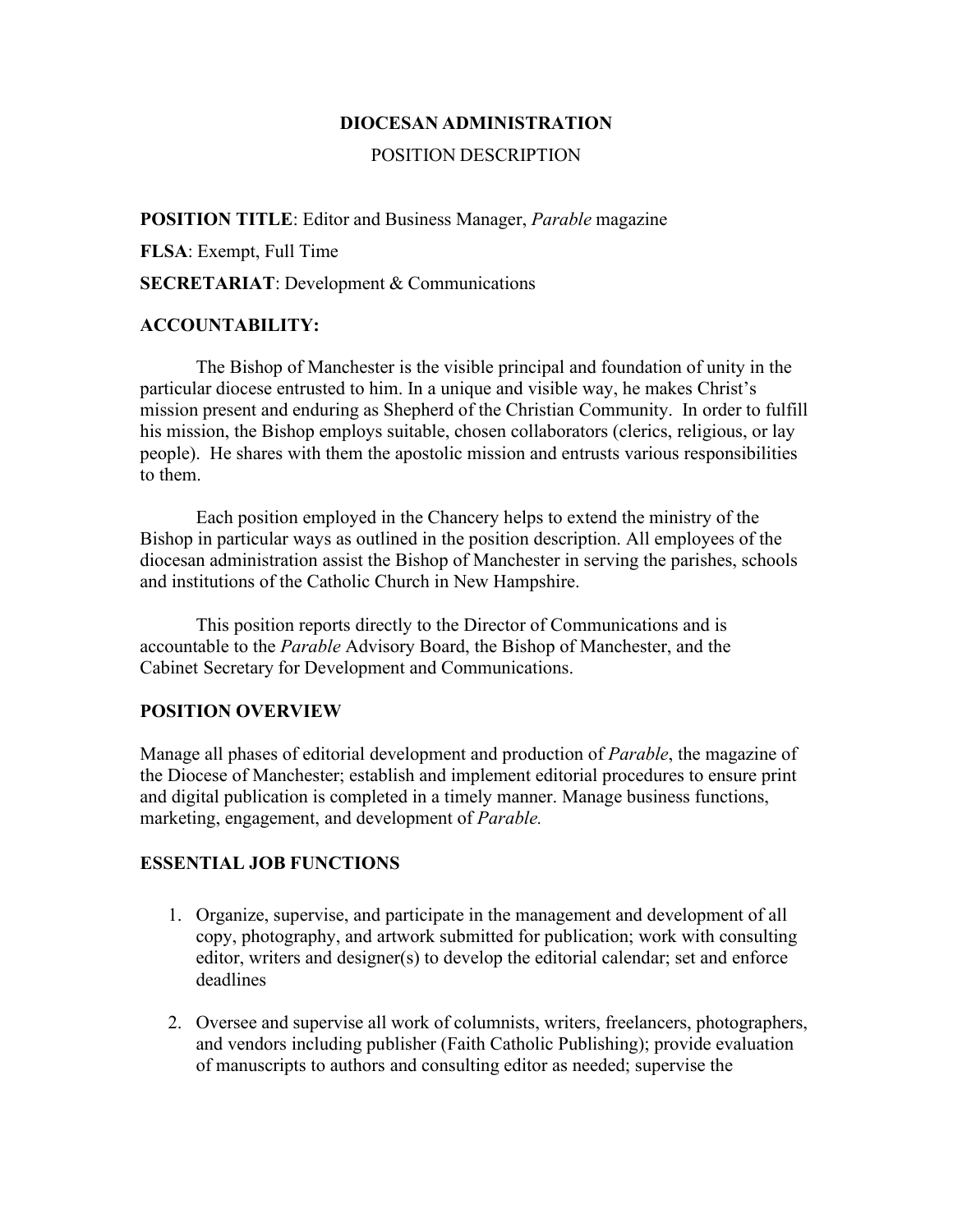submission process and tracking system

- 3. Maintain liaison between columnists, writers and consulting editors; compare the consulting editorial changes against the author's changes; assist in resolving differences regarding structure, form and grammar; keep author up-to-date on schedule, revisions, and related matters
- 4. Oversee all aspects of production process, including content submission and review, using Faith Catholic designated content management system. Work in close cooperation with Faith Catholic, which handles all print management
- 5. Serve as the primary *Parable* liaison to diocesan departments and parishes, sponsors, and advertisers as well as all other stakeholders (schools, general readership, USPS, etc.)
- 6. Under consult with the Director of Communications, determine fiscal requirements and prepare budgetary recommendations; monitor,verify, and reconcile expenditure of budgeted funds
- 7. Oversee advertising and billing, including receipt of ads for each issue, bimonthly billing of advertisers and sponsors, and payments to contributors
- 8. Expand the marketing and fundraising efforts to promote the magazine with potential advertisers and sponsors

# **EDUCATION, EXPERIENCE, AND SKILLS REQUIRED**

- 1. Bachelor's degree in Journalism, Communications, English or related field is required; five years of publishing and/or editorial experience is required
- 2. A working knowledge of the Catholic Church, theology and catechesis, spirituality, evangelization and biblical appreciation; practicing Catholic in good standing with the Church is required
- 3. Excellent ability to organize and coordinate people, articles, and activities with great attention to detail
- 4. Outstanding editorial skills and proofreading ability
- 5. Ability to represent *Parable* magazine at community and business meetings
- 6. Proficient in the use of Microsoft Office tools such as Outlook, Word, Excel, PowerPoint as well as content management software

## **ENVIRONMENT:**